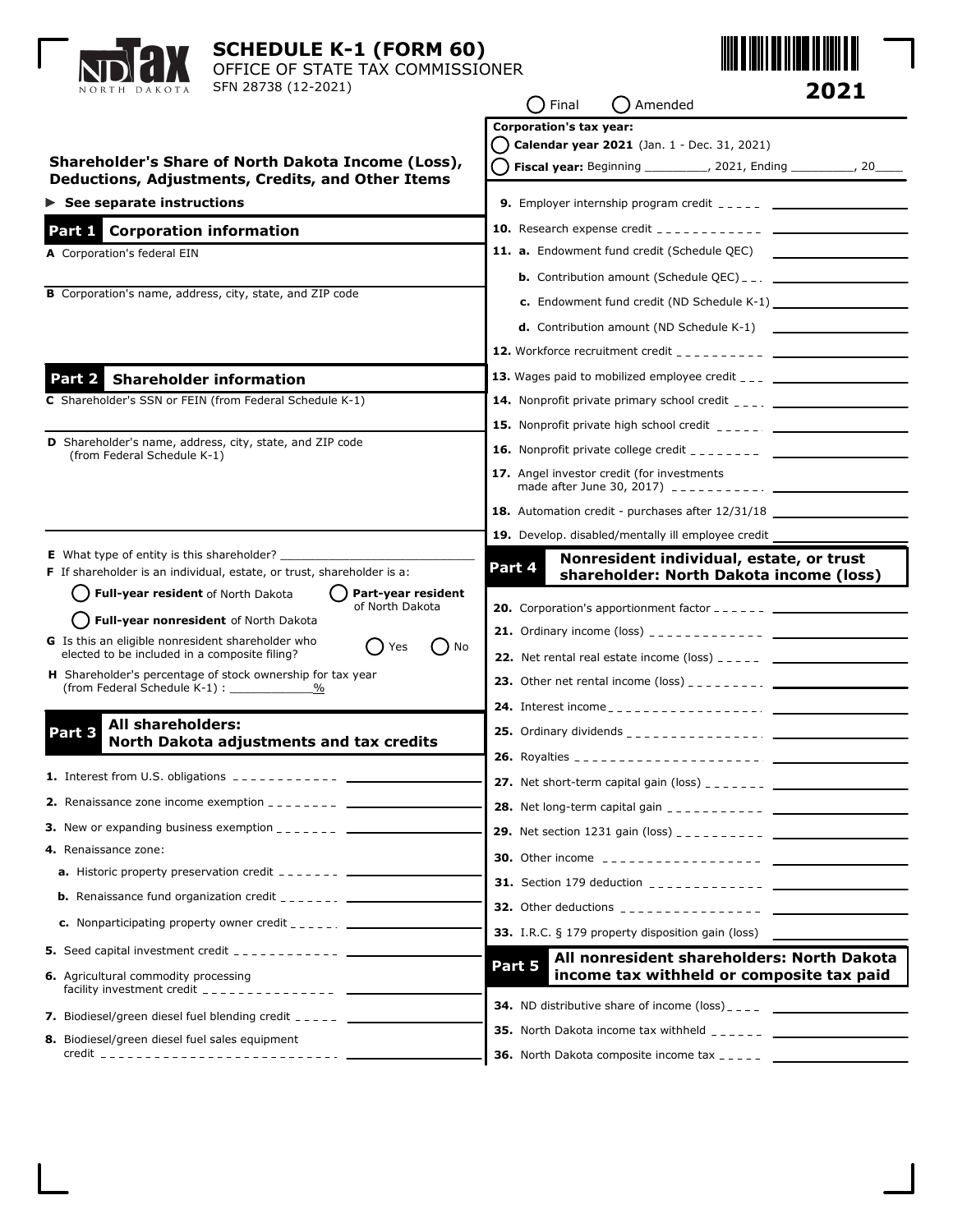# **Purpose of form**

North Dakota Schedule K-1 (Form 60) is a supplemental schedule provided by an S corporation to its shareholders. It provides information the shareholders may need to complete their North Dakota income tax returns.

**Resident individual, estate, and trust.** If you are a North Dakota resident individual, estate, or trust, your entire distributive share of income from the corporation is subject to North Dakota income tax. You received this schedule only to show your distributive share of the corporation's North Dakota statutory adjustments and tax credits (see Part 3).

### **Nonresident individual, estate, or trust.**

If you are a nonresident individual, estate, or trust, you are subject to North Dakota income tax on your distributive share of the corporation's income that is apportioned and allocated to North Dakota. You received this schedule to show your distributive share of North Dakota income, gains, losses, and deductions (see Part 4); North Dakota statutory adjustments and tax credits (see Part 3); and North Dakota income tax withheld or paid on your North Dakota distributive share of income (see Part 5).

# **General instructions**

The instructions for Parts 3 through 5 of this schedule show where to report the information from Schedule K-1 (Form 60) on your North Dakota income tax return.

**Tax year.** References to a North Dakota form and line number contained in these instructions are references to the form in use for the 2021 calendar year. However, if you file your return on a calendar year basis, but the corporation files its return on a fiscal year basis, report the amounts on your return for the year in which the corporation's fiscal year ends. For example, if the corporation has a fiscal year ending in February 2022, report the amounts from the 2021 Schedule K-1 (Form 60) on your 2022 tax return. The corporation's tax year is shown at the top of the schedule.

**Composite filing election.** If you elected to include your North Dakota distributive share of income in a composite filing by the corporation, the information provided on the schedule is only for your information.

Retain the schedule for your tax records. The composite income tax paid by the corporation satisfies your North Dakota income tax filing and payment obligations with respect to your North Dakota distributive income from the corporation. If you later choose to revoke your composite filing election and file your own North Dakota income tax return, follow the instructions to Parts 3 through 5 to transfer the amounts from the schedule to your return.

# **Amended Schedule K-1 (Form 60).** If

you receive an amended North Dakota Schedule K-1 from the corporation, you generally must file an amended North Dakota income tax return to report the revised information. Attach a copy of the amended Schedule K-1 to your amended North Dakota income tax return. If you previously elected to be included in a composite filing, and you are not changing that election, no action is required and you should retain the amended Schedule K-1 for your tax records.

# **Specific instructions**

#### **Part 3 All shareholders–North Dakota adjustments and tax credits**

The following lists show where to enter an amount from Part 3 of Schedule K-1 (Form 60) on the North Dakota income tax return. Use the list corresponding to your return. "Not applicable" in the right-hand column means that the item does not apply and must not be entered on your return.

## **Lines 1–19**

*Form ND-1 filer:* Include the amount from this schedule: On: Line 1 Form ND-1, line 6 Line 2 Sch. RZ, Part 1, line 18 Line 3 Form ND-1SA, line 2 Line 4a Sch. RZ, Part 4, line 7 Line 4b Sch. RZ, Part 5, line 4 Line 4c Sch. RZ, Part 6, line 6 Line 5 Sch. ND-1TC, line 4 Line 6 Sch. ND-1TC, line 3 Line 7 Sch. ND-1TC, line 6 Line 8 Sch. ND-1TC, line 7 Line 9 Sch. ND-1TC, line 8a Line 10 Sch. ND-1TC, line 9a Line 11a Sch. ND-1TC, line 15b

| Line 11b | See instructions to   |
|----------|-----------------------|
|          | Form ND-1, line 4     |
| Line 11c | Sch. ND-1TC, line 15b |
| Line 11d | See instructions to   |
|          | Form ND-1, line 4     |
| Line 12  | Sch. ND-1TC, line 11a |
| Line 13  | Sch. ND-1TC, line 13  |
| Line 14  | Sch. ND-1PSC, line 4  |
| Line 15  | Sch. ND-1PSC, line 13 |
| Line 16  | Sch. ND-1PSC, line 22 |
| Line 17  | Sch. ND-1TC, line 21  |
| Line 18  | Sch. ND-1TC, line 22  |
| Line 19  | Sch. ND-1TC, line 23  |

#### *Form 38 filer:*

| Include the amount  |                          |
|---------------------|--------------------------|
| from this schedule: | On:                      |
| Line 1              | Form 38, page 2, Part 1, |
|                     | line 4a                  |
| Line 2              | Sch. RZ, Part 1, line 18 |
| Line 3              | Form 38, page 2, Part 1, |
|                     | line 4d                  |
| Line 4a             | Sch. RZ, Part 4, line 7  |
| Line 4b             | Sch. RZ, Part 5, line 4  |
| Line 4c             | Sch. RZ, Part 6, line 6  |
| Line 5              | Sch. 38-TC, line 3       |
| Line 6              | Sch. 38-TC, line 2       |
| Line 7              | Sch. 38-TC, line 4       |
| Line 8              | Sch. 38-TC, line 5       |
| Line 9              | Sch. 38-TC, line 6a      |
| Line $10$           | Sch. 38-TC, line 7a      |
| Line 11a            | Sch. 38-TC, line 12c     |
| Line 11b            | Form 38, page 2, Part 1, |
|                     | line 2                   |
| Line 11c            | Sch. 38-TC, line 12c     |
| Line 11d            | Form 38, page 2, Part 1, |
|                     | line 2                   |
| Line 12             | Sch. 38-TC, line 9a      |
| Line 13             | Sch. 38-TC, line 11      |
| Line 14             | Sch. 38-TC, line 15      |
| Line 15             | Sch. 38-TC, line 16      |
| Line 16             | Sch. 38-TC, line 17      |
| Line 17             | Not applicable           |
| Line 18             | Sch. 38-TC, line 18      |
| Line 19             | Sch. 38-TC, line 19      |
|                     |                          |

# **Part 4**

#### **Nonresident individual, estate, or trust shareholders only– North Dakota income (loss)**

#### **Line 20**

This is for the North Dakota Office of State Tax Commissioner's information only.